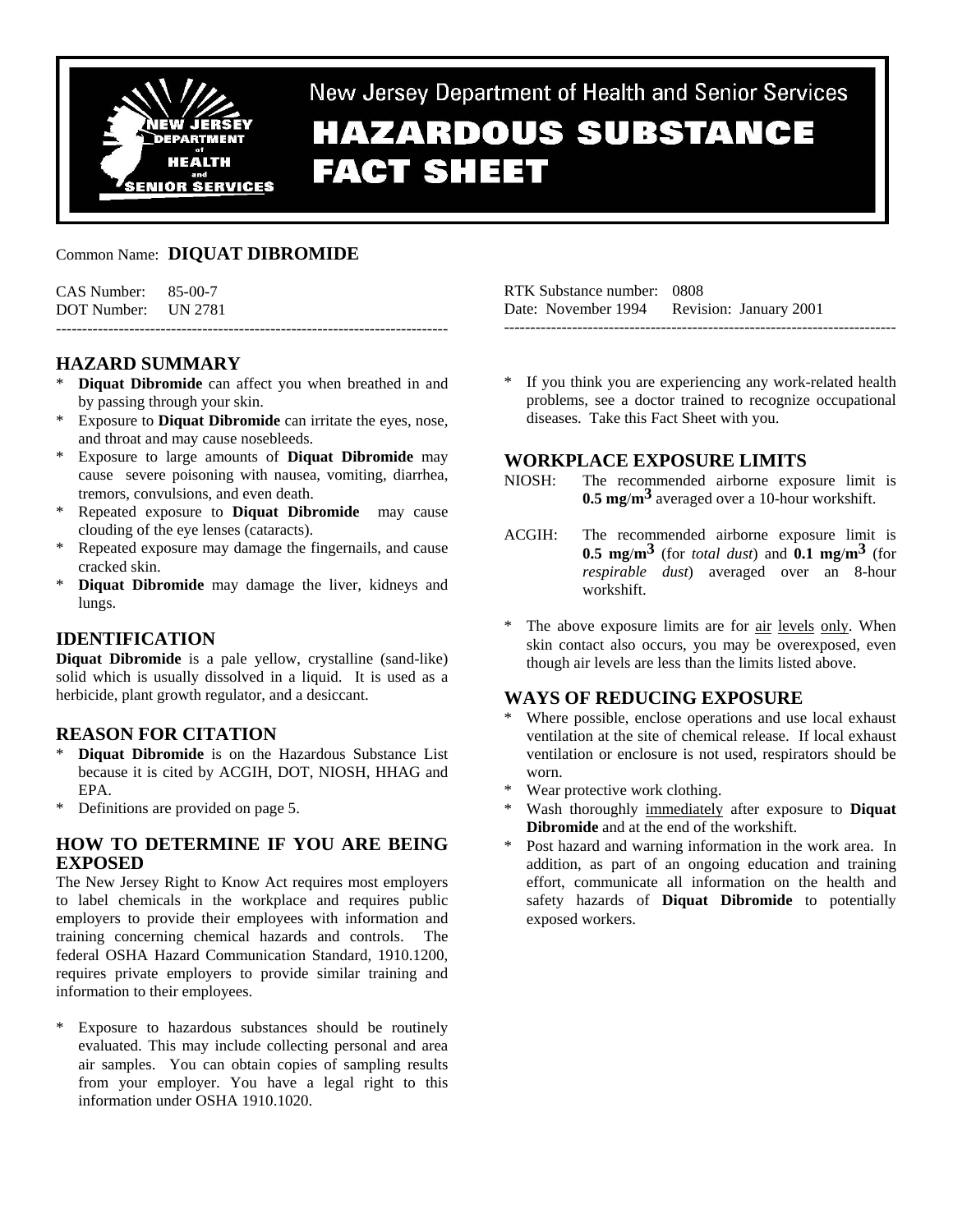# **DIQUAT DIBROMIDE page 2 of 6**

This Fact Sheet is a summary source of information of all potential and most severe health hazards that may result from exposure. Duration of exposure, concentration of the substance and other factors will affect your susceptibility to any of the potential effects described below.

---------------------------------------------------------------------------

## **HEALTH HAZARD INFORMATION**

#### **Acute Health Effects**

The following acute (short-term) health effects may occur immediately or shortly after exposure to **Diquat Dibromide**:

- \* Exposure to **Diquat Dibromide** can irritate the eyes, nose, and throat and may cause nosebleeds.
- \* Exposure to large amounts of **Diquat Dibromide** may cause severe poisoning with nausea, vomiting, diarrhea, tremors, convulsions, and even death.

## **Chronic Health Effects**

The following chronic (long-term) health effects can occur at some time after exposure to **Diquat Dibromide** and can last for months or years:

## **Cancer Hazard**

There is no evidence that **Diquat Dibromide** causes cancer in animals. This is based on test results presently available to the New Jersey Department of Health and Senior Services from published studies.

#### **Reproductive Hazard**

\* **Diquat Dibromide** may decrease fertility in males.

## **Other Long-Term Effects**

- Repeated exposure to **Diquat Dibromide** may cause clouding of the eye lenses (cataracts).
- Repeated exposure may damage the fingernails, and cause cracked skin.
- \* **Diquat Dibromide** may damage the liver, kidneys and lungs.

## **MEDICAL**

#### **Medical Testing**

If symptoms develop or overexposure is suspected, the following are recommended:

- \* Lung function tests.
- \* Exam of the eyes.
- \* Liver and kidney function tests.

Any evaluation should include a careful history of past and present symptoms with an exam. Medical tests that look for damage already done are not a substitute for controlling exposure.

Request copies of your medical testing. You have a legal right to this information under OSHA 1910.1020.

#### **Mixed Exposures**

- Because smoking can cause heart disease, as well as lung cancer, emphysema, and other respiratory problems, it may worsen respiratory conditions caused by chemical exposure. Even if you have smoked for a long time, stopping now will reduce your risk of developing health problems.
- \* Because more than light alcohol consumption can cause liver damage, drinking alcohol can increase the liver damage caused by **Diquat Dibromide**.

## **WORKPLACE CONTROLS AND PRACTICES**

Unless a less toxic chemical can be substituted for a hazardous substance, **ENGINEERING CONTROLS** are the most effective way of reducing exposure. The best protection is to enclose operations and/or provide local exhaust ventilation at the site of chemical release. Isolating operations can also reduce exposure. Using respirators or protective equipment is less effective than the controls mentioned above, but is sometimes necessary.

In evaluating the controls present in your workplace, consider: (1) how hazardous the substance is, (2) how much of the substance is released into the workplace and (3) whether harmful skin or eye contact could occur. Special controls should be in place for highly toxic chemicals or when significant skin, eye, or breathing exposures are possible.

In addition, the following control is recommended:

\* Where possible, automatically transfer solid **Diquat Dibromide** or pump liquid **Diquat Dibromide** from drums or other storage containers to process containers.

Good **WORK PRACTICES** can help to reduce hazardous exposures. The following work practices are recommended:

- \* Workers whose clothing has been contaminated by **Diquat Dibromide** should change into clean clothing promptly.
- \* Do not take contaminated work clothes home. Family members could be exposed.
- Contaminated work clothes should be laundered by individuals who have been informed of the hazards of exposure to **Diquat Dibromide**.
- Eye wash fountains should be provided in the immediate work area for emergency use.
- If there is the possibility of skin exposure, emergency shower facilities should be provided.
- \* On skin contact with **Diquat Dibromide**, immediately wash or shower to remove the chemical. At the end of the workshift, wash any areas of the body that may have contacted **Diquat Dibromide**, whether or not known skin contact has occurred.
- \* Do not eat, smoke, or drink where **Diquat Dibromide** is handled, processed, or stored, since the chemical can be swallowed. Wash hands carefully before eating, drinking, smoking, or using the toilet.
- \* For solid **Diquat Dibromide** use a vacuum or a wet method to reduce dust during clean-up. DO NOT DRY SWEEP.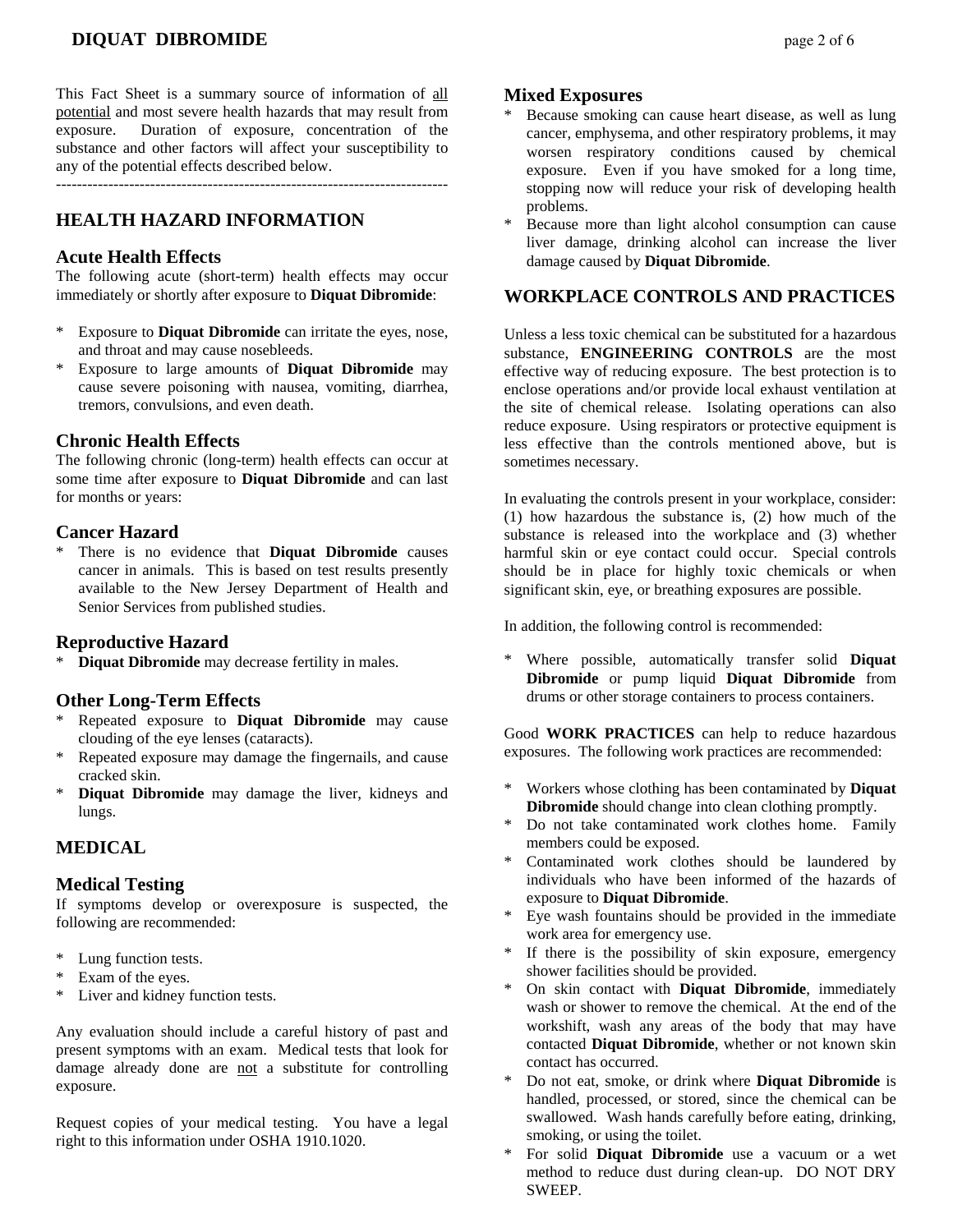# **PERSONAL PROTECTIVE EQUIPMENT**

WORKPLACE CONTROLS ARE BETTER THAN PERSONAL PROTECTIVE EQUIPMENT. However, for some jobs (such as outside work, confined space entry, jobs done only once in a while, or jobs done while workplace controls are being installed), personal protective equipment may be appropriate.

OSHA 1910.132 requires employers to determine the appropriate personal protective equipment for each hazard and to train employees on how and when to use protective equipment.

The following recommendations are only guidelines and may not apply to every situation.

## **Clothing**

- \* Avoid skin contact with **Diquat Dibromide**. Wear protective gloves and clothing. Safety equipment suppliers/manufacturers can provide recommendations on the most protective glove/clothing material for your operation.
- \* All protective clothing (suits, gloves, footwear, headgear) should be clean, available each day, and put on before work.

## **Eye Protection**

- \* For solid **Diquat Dibromide** wear impact resistant eye protection with side shields or goggles.
- \* Wear indirect-vent, impact and splash resistant goggles when working with liquids.
- Wear a face shield along with goggles when working with corrosive, highly irritating or toxic substances.

## **Respiratory Protection IMPROPER USE OF RESPIRATORS IS DANGEROUS.**

Such equipment should only be used if the employer has a written program that takes into account workplace conditions, requirements for worker training, respirator fit testing and medical exams, as described in OSHA 1910.134.

- For field applications check with your supervisor and your safety equipment supplier regarding the appropriate respiratory equipment.
- \* NIOSH has established new testing and certification requirements for negative pressure, air purifying, particulate filter and filtering facepiece respirators. The filter classifications of dust/mist/fume, paint spray or pesticide prefilters, and filters for radon daughters, have been replaced with the N, R, and P series. Each series has three levels of filtering efficiency: 95%, 99%, and 99.9%. Check with your safety equipment supplier or your respirator manufacturer to determine which respirator is appropriate for your facility.
- If while wearing a filter or cartridge respirator you can smell, taste, or otherwise detect **Diquat Dibromide**, or if while wearing particulate filters abnormal resistance to breathing is experienced, or eye irritation occurs while wearing a full facepiece respirator, leave the area immediately. Check to make sure the respirator-to-face seal is still good. If it is, replace the filter or cartridge. If the seal is no longer good, you may need a new respirator.
- \* Be sure to consider all potential exposures in your workplace. You may need a combination of filters, prefilters or cartridges to protect against different forms of a chemical (such as vapor and mist) or against a mixture of chemicals.
- Where the potential for high exposure to solid **Diquat Dibromide** exists, use a MSHA/NIOSH approved supplied-air respirator with a full facepiece operated in a pressure-demand or other positive-pressure mode. For increased protection use in combination with an auxiliary self-contained breathing apparatus operated in a pressuredemand or other positive-pressure mode.
- Where the potential exists for exposure over  $0.5$  mg/ $m<sup>3</sup>$  to **Diquat Dibromide** in solution, use a MSHA/NIOSH approved supplied-air respirator with a full facepiece operated in a pressure-demand or other positive-pressure mode. For increased protection use in combination with an auxiliary self-contained breathing apparatus operated in a pressure-demand or other positive-pressure mode.

# **QUESTIONS AND ANSWERS**

- Q: If I have acute health effects, will I later get chronic health effects?
- A: Not always. Most chronic (long-term) effects result from repeated exposures to a chemical.
- Q: Can I get long-term effects without ever having shortterm effects?
- A: Yes, because long-term effects can occur from repeated exposures to a chemical at levels not high enough to make you immediately sick.
- Q: What are my chances of getting sick when I have been exposed to chemicals?
- A: The likelihood of becoming sick from chemicals is increased as the amount of exposure increases. This is determined by the length of time and the amount of material to which someone is exposed.
- Q: When are higher exposures more likely?
- A: Conditions which increase risk of exposure include dust releasing operations (grinding, mixing, blasting, dumping, etc.), other physical and mechanical processes (heating, pouring, spraying, spills and evaporation from large surface areas such as open containers), and "confined space" exposures (working inside vats, reactors, boilers, small rooms, etc.).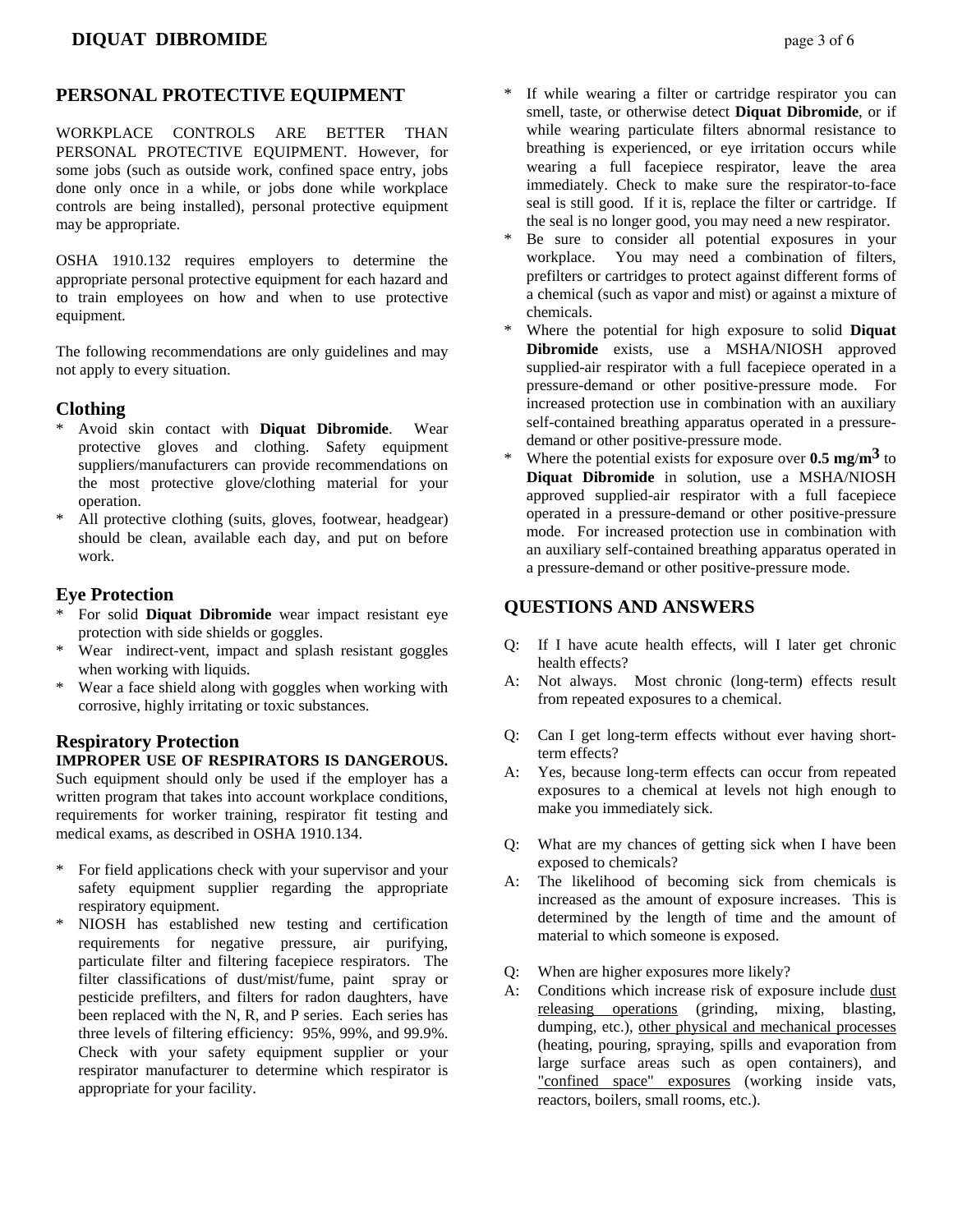- Q: Is the risk of getting sick higher for workers than for community residents?
- A: Yes. Exposures in the community, except possibly in cases of fires or spills, are usually much lower than those found in the workplace. However, people in the community may be exposed to contaminated water as well as to chemicals in the air over long periods. This may be a problem for children or people who are already ill.
- Q: Can men as well as women be affected by chemicals that cause reproductive system damage?
- A: Yes. Some chemicals reduce potency or fertility in both men and women. Some damage sperm and eggs, possibly leading to birth defects.
- Q: Who is at the greatest risk from reproductive hazards?
- A: Pregnant women are at greatest risk from chemicals that harm the developing fetus. However, chemicals may affect the ability to have children, so both men and women of childbearing age are at high risk.

--------------------------------------------------------------------------- The following information is available from:

 New Jersey Department of Health and Senior Services Occupational Health Service PO Box 360 Trenton, NJ 08625-0360 (609) 984-1863 (609) 292-5677 (fax)

Web address: http://www.state.nj.us/health/eoh/odisweb/

#### **Industrial Hygiene Information**

Industrial hygienists are available to answer your questions regarding the control of chemical exposures using exhaust ventilation, special work practices, good housekeeping, good hygiene practices, and personal protective equipment including respirators. In addition, they can help to interpret the results of industrial hygiene survey data.

#### **Medical Evaluation**

If you think you are becoming sick because of exposure to chemicals at your workplace, you may call personnel at the Department of Health and Senior Services, Occupational Health Service, who can help you find the information you need.

#### **Public Presentations**

Presentations and educational programs on occupational health or the Right to Know Act can be organized for labor unions, trade associations and other groups.

#### **Right to Know Information Resources**

The Right to Know Infoline (609) 984-2202 can answer questions about the identity and potential health effects of chemicals, list of educational materials in occupational health, references used to prepare the Fact Sheets, preparation of the Right to Know survey, education and training programs, labeling requirements, and general information regarding the Right to Know Act. Violations of the law should be reported to (609) 984-2202.

---------------------------------------------------------------------------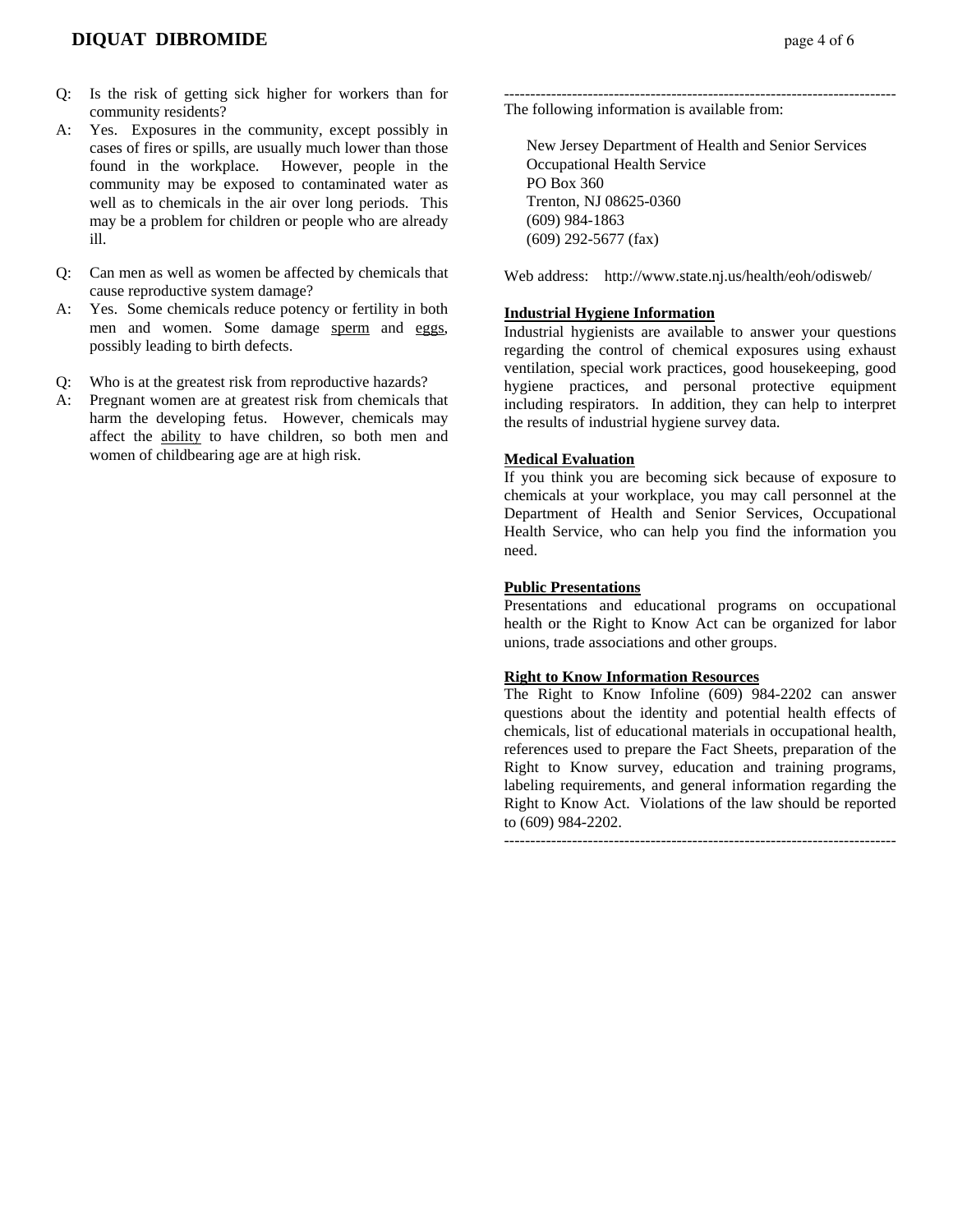## **DIQUAT DIBROMIDE page 5 of 6**

#### **DEFINITIONS**

**ACGIH** is the American Conference of Governmental Industrial Hygienists. It recommends upper limits (called TLVs) for exposure to workplace chemicals.

A **carcinogen** is a substance that causes cancer.

The **CAS number** is assigned by the Chemical Abstracts Service to identify a specific chemical.

A **combustible** substance is a solid, liquid or gas that will burn.

A **corrosive** substance is a gas, liquid or solid that causes irreversible damage to human tissue or containers.

**DEP** is the New Jersey Department of Environmental Protection.

**DOT** is the Department of Transportation, the federal agency that regulates the transportation of chemicals.

**EPA** is the Environmental Protection Agency, the federal agency responsible for regulating environmental hazards.

A **fetus** is an unborn human or animal.

A **flammable** substance is a solid, liquid, vapor or gas that will ignite easily and burn rapidly.

The **flash point** is the temperature at which a liquid or solid gives off vapor that can form a flammable mixture with air.

**HHAG** is the Human Health Assessment Group of the federal EPA.

**IARC** is the International Agency for Research on Cancer, a scientific group that classifies chemicals according to their cancer-causing potential.

A **miscible** substance is a liquid or gas that will evenly dissolve in another.

**mg/m3** means milligrams of a chemical in a cubic meter of air. It is a measure of concentration (weight/volume).

**MSHA** is the Mine Safety and Health Administration, the federal agency that regulates mining. It also evaluates and approves respirators.

A **mutagen** is a substance that causes mutations. A **mutation** is a change in the genetic material in a body cell. Mutations can lead to birth defects, miscarriages, or cancer.

**NAERG** is the North American Emergency Response Guidebook. It was jointly developed by Transport Canada, the United States Department of Transportation and the Secretariat of Communications and Transportation of Mexico. It is a guide for first responders to quickly identify the specific or generic hazards of material involved in a transportation incident, and to protect themselves and the general public during the initial response phase of the incident.

**NCI** is the National Cancer Institute, a federal agency that determines the cancer-causing potential of chemicals.

**NFPA** is the National Fire Protection Association. It classifies substances according to their fire and explosion hazard.

**NIOSH** is the National Institute for Occupational Safety and Health. It tests equipment, evaluates and approves respirators, conducts studies of workplace hazards, and proposes standards to OSHA.

**NTP** is the National Toxicology Program which tests chemicals and reviews evidence for cancer.

**OSHA** is the Occupational Safety and Health Administration, which adopts and enforces health and safety standards.

**PEOSHA** is the Public Employees Occupational Safety and Health Act, a state law which sets PELs for New Jersey public employees.

**PIH** is a DOT designation for chemicals which are Poison Inhalation Hazards.

**ppm** means parts of a substance per million parts of air. It is a measure of concentration by volume in air.

A **reactive** substance is a solid, liquid or gas that releases energy under certain conditions.

A **teratogen** is a substance that causes birth defects by damaging the fetus.

**TLV** is the Threshold Limit Value, the workplace exposure limit recommended by ACGIH.

The **vapor pressure** is a measure of how readily a liquid or a solid mixes with air at its surface. A higher vapor pressure indicates a higher concentration of the substance in air and therefore increases the likelihood of breathing it in.